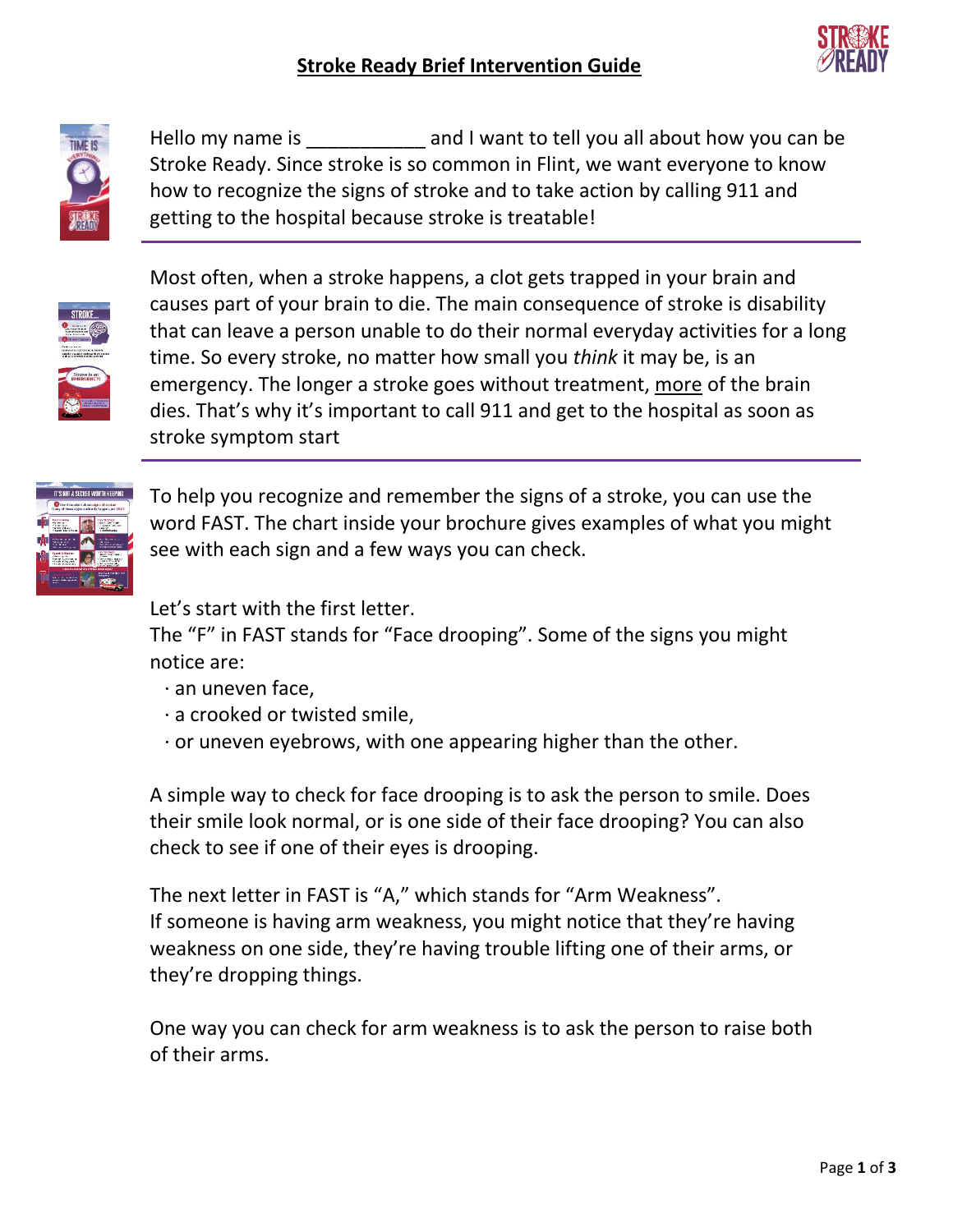

Can they lift the weak arm all the way up and keep it there? Or is that arm drifting down? Can they pick something up and hold onto it without dropping it?



"S" is the next letter in FAST and stands for "Speech Difficulties" When someone is having speech difficulties, you may notice:

- · Their speech is slurred
- · They might be having trouble finding their words

· or you may notice the words in their sentences are all mixed up and don't make sense.

You can check for speech difficulties by asking the person to repeat a sentence. Are their words mixed up? Are they slurring their words? If you ask them a question, do they have trouble answering it?

And last, but not least, the "T" in FAST stands for "Time to call 911! And get to the hospital as soon as stroke symptoms start!"

If you see ANY of the signs of stroke, make sure to write down what TIME it was when they started. This information is very important for the hospital to know so that treatment can be given.

It's also very important to remember that just ONE stroke sign is an emergency! If you notice any of these signs, make sure to get to the hospital FAST!

Even if the stroke signs seem mild, they are still a medical emergency and need to be treated right away!



There is medicine, called TPA, to treat stroke – but it can only be given at the hospital – AND it works better the sooner it's given! To explain how TPA works - Imagine the arteries in your brain are like pipes in your kitchen sink. Just like a clog in the pipes - during a stroke - a clot gets trapped and stops blood from flowing to parts of your brain. TPA is a medicine that dissolves the clot so that blood can flow through the brain again!



Faster treatment means better recovery from stroke! Every year, more people recover from stroke with less disability because they got to the hospital quickly for treatment. In fact, over 100,000 people have been helped by getting TPA because they didn't stay silent! They spoke up and got to the hospital as soon